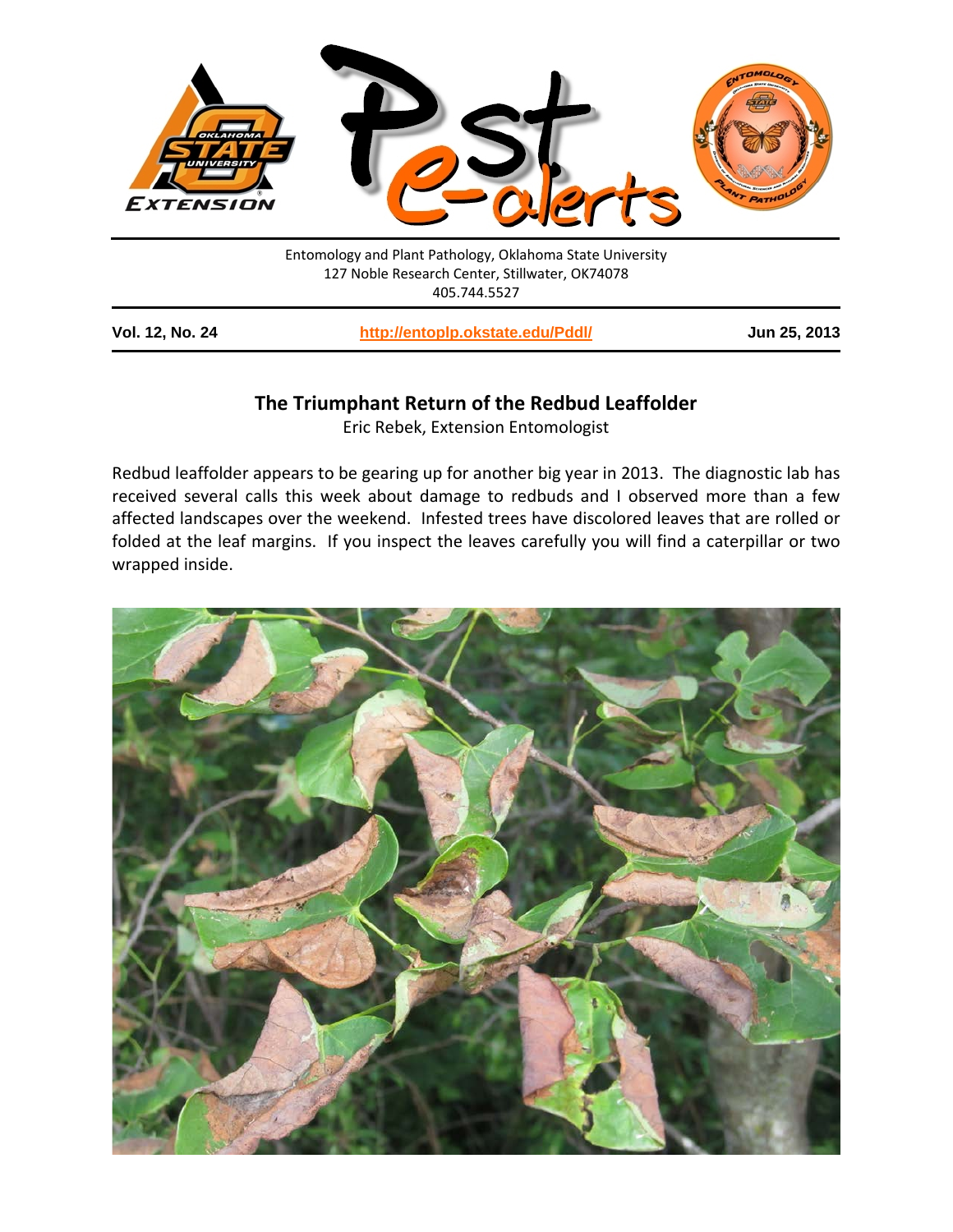**Description:** The adult is a small moth with dark brown wings that have 10 small white spots. The head and collar are also white. It is slightly over 1/4 inch long and has a wingspan of about 1/2 inch. Eggs are oval, white, and very small. Small larvae are white, but during the latter part of the next to last instar dark alternating cross bands appear. The mature larva has alternating white and black bands and is about 1/2 inch long. The dark brown pupa is held to a leaf by a sparse, loosely made web.



**Distribution:** This insect is widespread over the native range of redbud, Delaware and Maryland west to Illinois and Kansas and southward. It is found over most of Oklahoma as far west as Woods and Tillman Counties.

**Life Cycle:** The redbud leaffolder overwinters as a pupa attached to a fallen leaf. They may become detached from the leaf and come to rest in debris or on the surface of the soil. Adults emerge in late April and early May and lay eggs on leaves near the veins during May. The first generation continues through June. Second- and third-generation eggs are laid in a thin web in a folded leaf. The second generation occurs in late July and August and the third in September and early October. The third generation overlaps the second in the fall. During rainy weather a fungal disease sometimes attacks and kills the larvae.

**Hosts:** Redbud is the only known host.

**Damage:** In Oklahoma, this insect often causes severe damage to the foliage of redbuds, but rarely kills affected trees. Characteristic injury is folding of the edge of the leaf onto the upper surface, fastened together with strands of silk. Heavy infestations may result in two to four folded areas on a leaf. Leaves may also be tied to each other or to nearby surfaces. Within the folded areas, larvae feed on the upper surface layer of the leaf. This causes drying of the leaf, which then turns brown. Severely damaged leaves die and drop from trees.